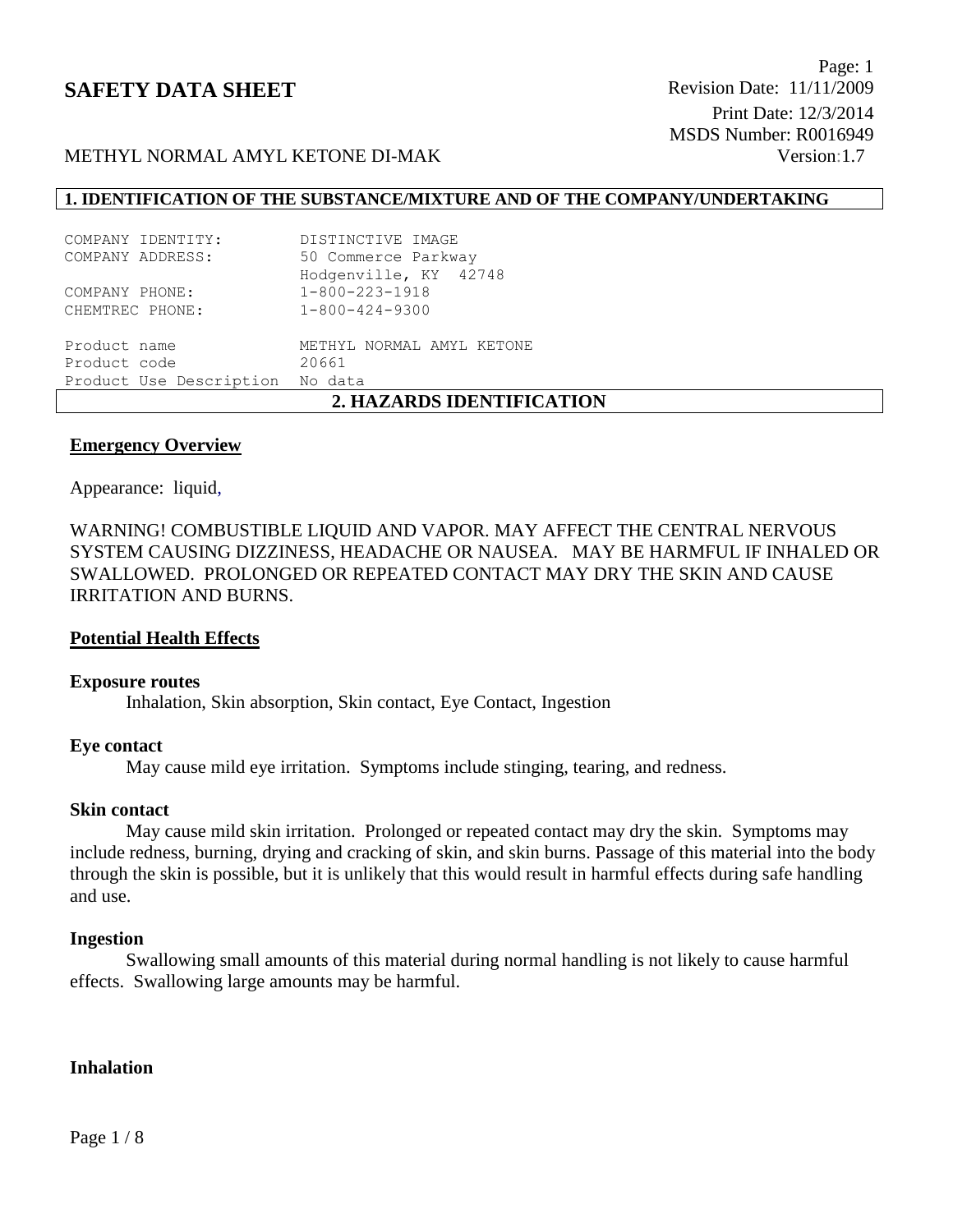Page: 2 Print Date: 12/3/2014 MSDS Number: R0016949

# METHYL NORMAL AMYL KETONE DI-MAK Version:1.7

Breathing of vapor or mist is possible. Breathing small amounts of this material during normal handling is not likely to cause harmful effects. Breathing large amounts may be harmful. Symptoms are not expected at air concentrations below the recommended exposure limits, if applicable (see Section 8.).

## **Aggravated Medical Condition**

Preexisting disorders of the following organs (or organ systems) may be aggravated by exposure to this material:, Skin, lung (for example, asthma-like conditions)

#### **Symptoms**

Signs and symptoms of exposure to this material through breathing, swallowing, and/or passage of the material through the skin may include:, stomach or intestinal upset (nausea, vomiting, diarrhea), irritation (nose, throat, airways), central nervous system depression (dizziness, drowsiness, weakness, fatigue, nausea, headache, unconsciousness)

#### **Target Organs**

No data

## **Carcinogenicity**

This material is not listed as a carcinogen by the International Agency for Research on Cancer (IARC), the National Toxicology Program (NTP), or the Occupational Safety and Health Administration (OSHA).

#### **Reproductive hazard**

There are no data available for assessing risk to the fetus from maternal exposure to this material.

| 3. COMPOSITION/INFORMATION ON INGREDIENTS |          |                      |  |  |  |
|-------------------------------------------|----------|----------------------|--|--|--|
| <b>Components</b>                         | CAS-No.  | <b>Concentration</b> |  |  |  |
|                                           |          |                      |  |  |  |
| METHYL NORMAL AMYL KETONE                 | 110-43-0 | $\leq$ 100%          |  |  |  |

#### **4. FIRST AID MEASURES**

#### **Eyes**

If symptoms develop, move individual away from exposure and into fresh air. Flush eyes gently with water while holding eyelids apart. If symptoms persist or there is any visual difficulty, seek medical attention.

#### **Skin**

Remove contaminated clothing. Wash exposed area with soap and water. If symptoms persist, seek medical attention. Launder clothing before reuse.

#### **Ingestion**

Page 2 / 8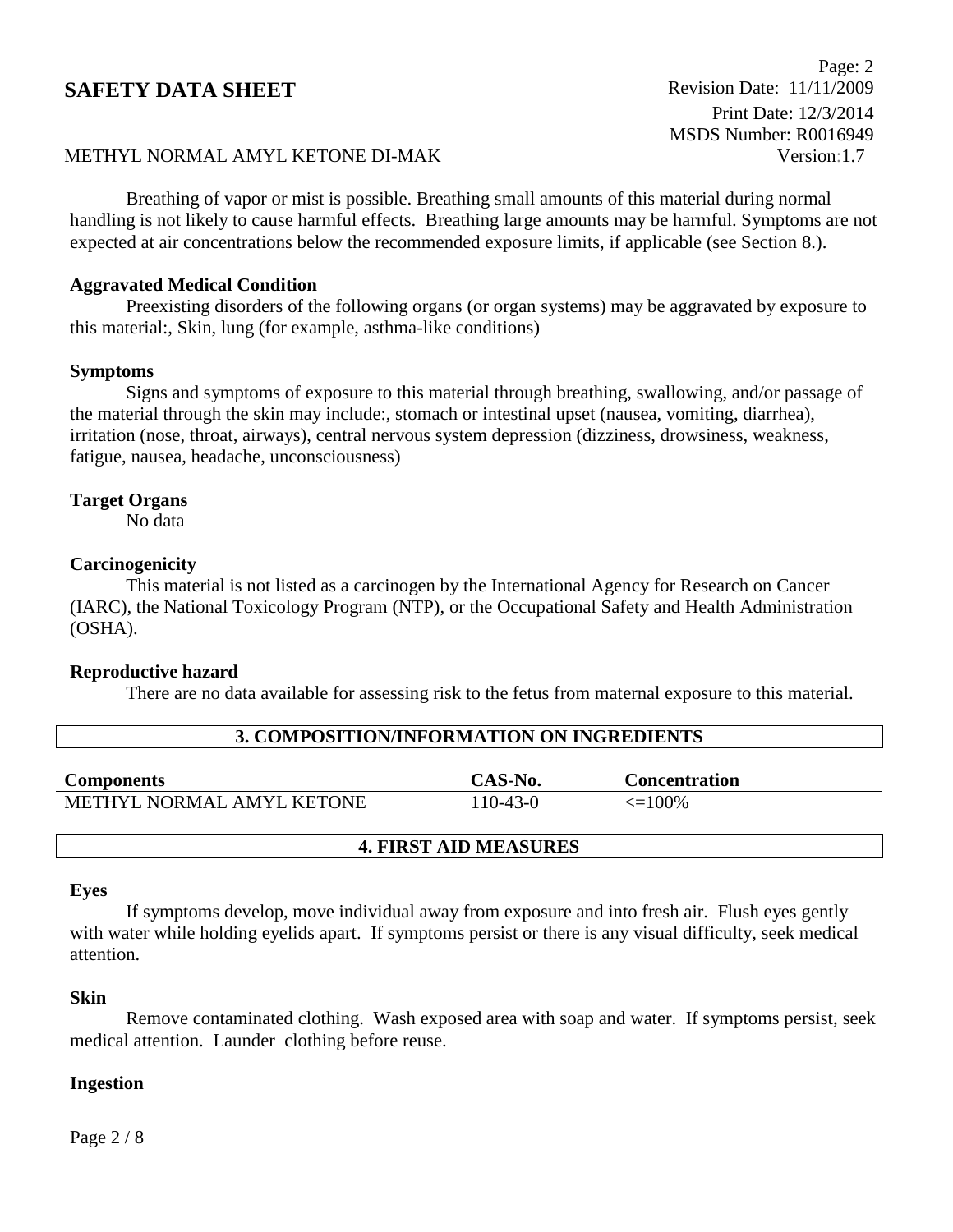Page: 3 Print Date: 12/3/2014 MSDS Number: R0016949

# METHYL NORMAL AMYL KETONE DI-MAK Version:1.7

Seek medical attention. If individual is drowsy or unconscious, do not give anything by mouth; place individual on the left side with the head down. Contact a physician, medical facility, or poison control center for advice about whether to induce vomiting. If possible, do not leave individual unattended.

## **Inhalation**

If symptoms develop, move individual away from exposure and into fresh air. If symptoms persist, seek medical attention. If breathing is difficult, administer oxygen. Keep person warm and quiet; seek immediate medical attention.

#### **Notes to physician**

**Hazards:** No information available. **Treatment:** No information available.

# **5. FIRE-FIGHTING MEASURES**

## **Suitable extinguishing media**

Water spray, Carbon dioxide (CO2), Foam, Dry chemical

#### **Hazardous combustion products**

May form:, carbon dioxide and carbon monoxide

#### **Precautions for fire-fighting**

 If product is heated above its flash point it will produce vapors sufficient to support combustion. Vapors are heavier than air and may travel along the ground and be ignited by heat, pilot lights, other flames and ignition sources at locations near the point of release. Never use welding or cutting torch on or near drum (even empty) because product (even just residue) can ignite explosively.Wear full firefighting turn-out gear (full Bunker gear), and respiratory protection (SCBA).

#### **Flammability Class for Flammable Liquids**

Combustible Liquid Class II

# **6. ACCIDENTAL RELEASE MEASURES**

#### **Personal precautions**

For personal protection see section 8.Eliminate all ignition sources (flares, flames including pilot lights, electrical sparks). Persons not wearing protective equipment should be excluded from area of spill until clean-up has been completed. Stop spill at source. Prevent from entering drains, sewers, streams or other bodies of water. Prevent from spreading. If runoff occurs, notify authorities as required. Pump or vacuum transfer spilled product to clean containers for recovery. Absorb unrecoverable product. Transfer contaminated absorbent, soil and other materials to containers for disposal.

#### **Environmental precautions**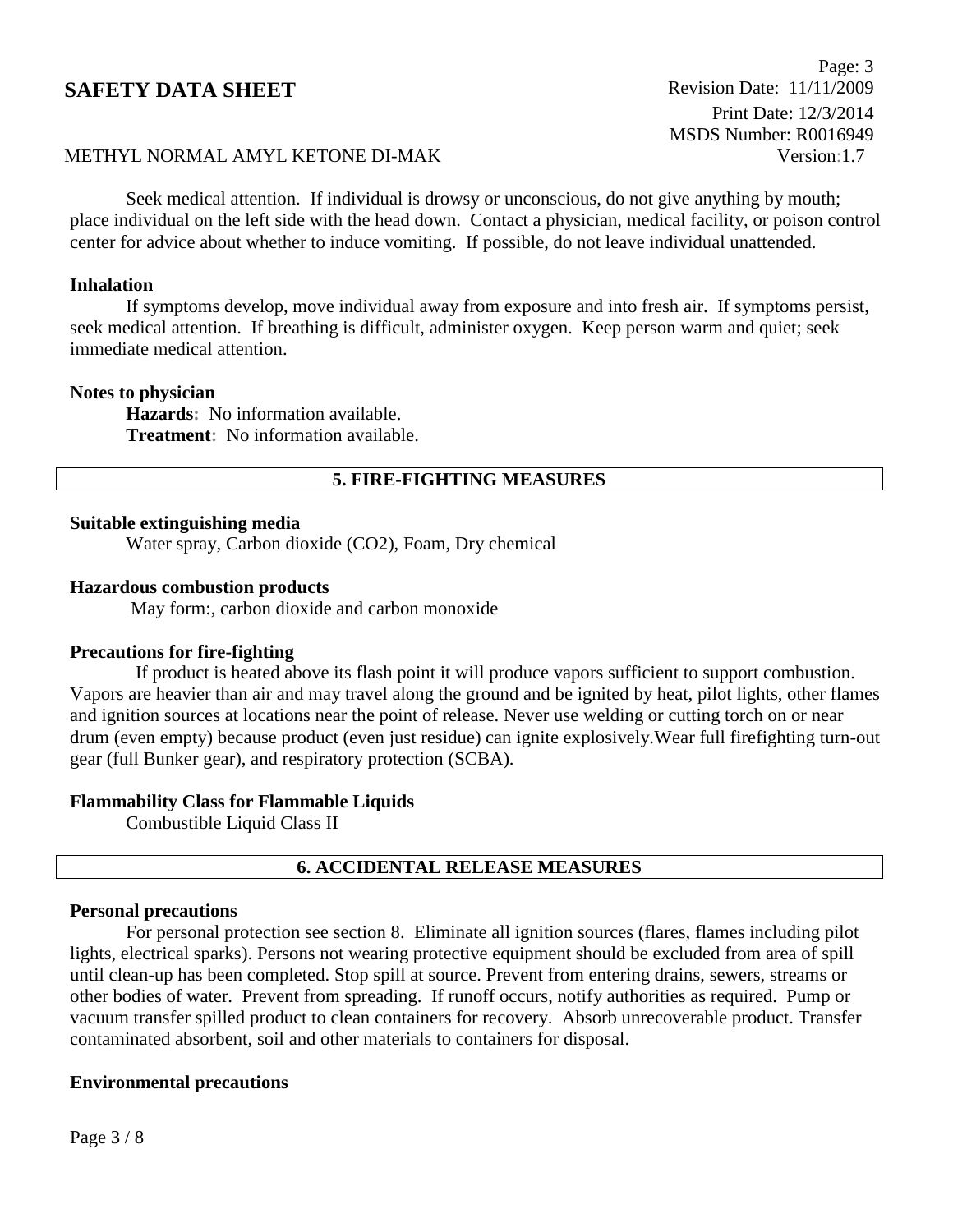Page: 4 Print Date: 12/3/2014 MSDS Number: R0016949

# METHYL NORMAL AMYL KETONE DI-MAK Version:1.7

Prevent run-off to sewers, streams or other bodies of water. If run-off occurs, notify proper authorities as required, that a spill has occurred.

#### **Methods for cleaning up**

No data

# **7. HANDLING AND STORAGE**

#### **Handling**

Containers of this material may be hazardous when emptied. Since emptied containers retain product residues (vapor, liquid, and/or solid), all hazard precautions given in the data sheet must be observed. Emergency eyewash fountains and safety showers should be available in the immediate vicinity of potential exposure. Static ignition hazard can result from handling and use. Electrically bond and ground all containers, personnel and equipment before transfer or use of material. Special precautions may be necessary to dissipate static electricity for non-conductive containers. Use proper bonding and grounding during product transfer as described in National Fire Protection Association document NFPA 77. Warning. Sudden release of hot organic chemical vapors or mists from process equipment operating at elevated temperature and pressure, or sudden ingress of air into vacuum equipment, may result in ignitions without the presence of obvious ignition sources. Published "autoignition" or "ignition" temperature values cannot be treated as safe operating temperatures in chemical processes without analysis of the actual process conditions. Any use of this product in elevated temperature processes should be thoroughly evaluated to establish and maintain safe operating conditions.

#### **Storage**

Store in a cool, dry, ventilated area, away from incompatible substances. Do not store near extreme heat, open flame, or sources of ignition. Keep containers closed when not in use.

## **8. EXPOSURE CONTROLS/PERSONAL PROTECTION**

## **Exposure Guidelines**

# **METHYL NORMAL AMYL KETONE 110-43-0**

| <b>ACGIH</b>   | time weighted average             | $50$ ppm           |
|----------------|-----------------------------------|--------------------|
| <b>NIOSH</b>   | Recommended exposure limit (REL): | $100$ ppm          |
| <b>NIOSH</b>   | Recommended exposure limit (REL): | $465 \text{ mg/m}$ |
| <b>OSHA Z1</b> | Permissible exposure limit        | $100$ ppm          |
| OSHA Z1        | Permissible exposure limit        | $465 \text{ mg/m}$ |
|                |                                   |                    |

#### **General advice**

These recommendations provide general guidance for handling this product. Personal protective equipment should be selected for individual applications and should consider factors which affect exposure potential, such as handling practices, chemical concentrations and ventilation. It is ultimately the responsibility of the employer to follow regulatory guidelines established by local authorities. **Exposure controls**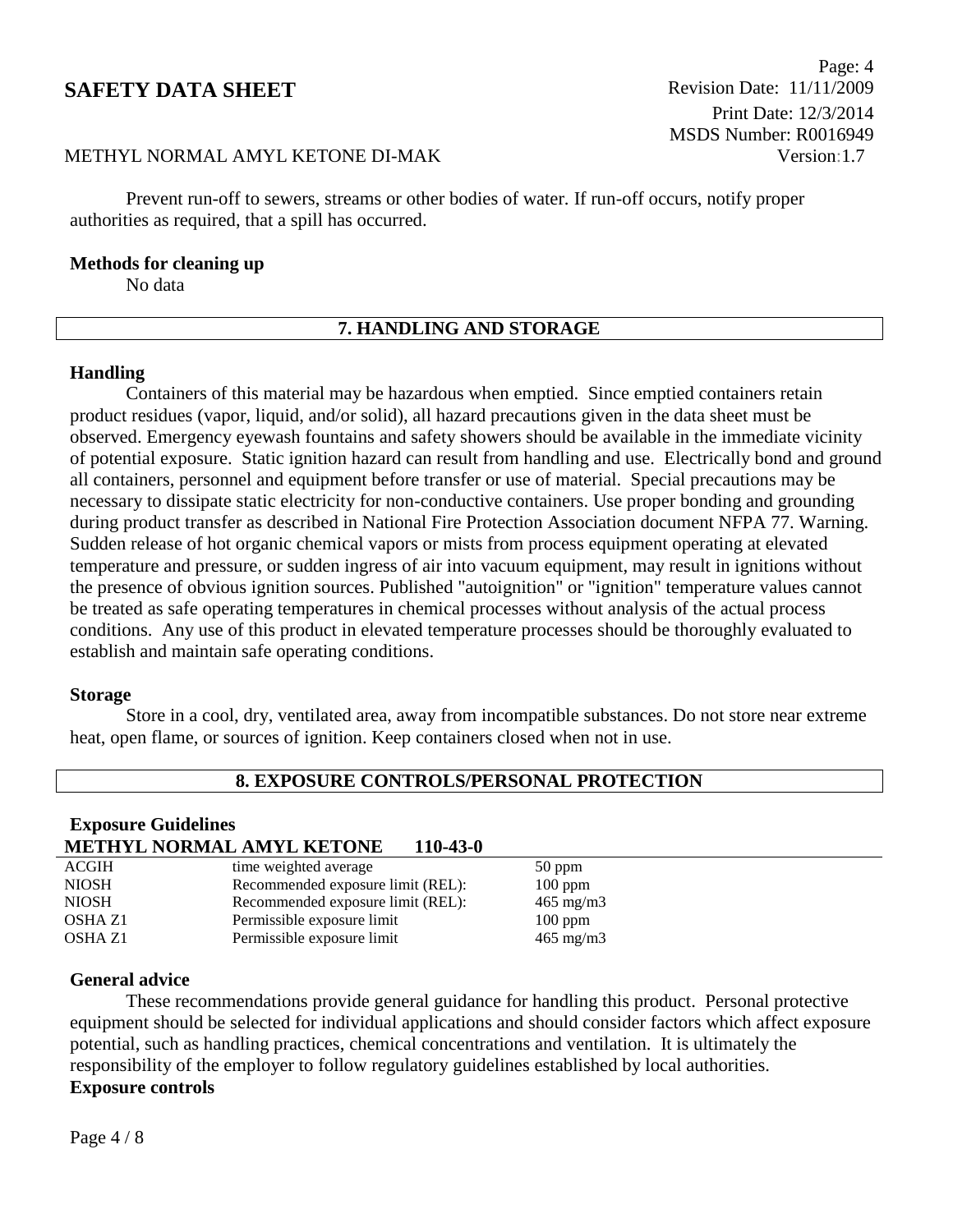Page: 5 Print Date: 12/3/2014 MSDS Number: R0016949

# METHYL NORMAL AMYL KETONE DI-MAK Version:1.7

Provide sufficient mechanical (general and/or local exhaust) ventilation to maintain exposure below exposure guidelines (if applicable) or below levels that cause known, suspected or apparent adverse effects.

#### **Eye protection**

Wear chemical splash goggles when there is the potential for exposure of the eyes to liquid, vapor or mist.

#### **Skin and body protection**

Wear normal work clothing including long pants, long-sleeved shirts and foot covering to prevent direct contact of the product with the skin. Launder clothing before reuse. If skin irritation develops, contact your facility health and safety professional or your local safety equipment supplier to determine the proper personal protective equipment for your use. Wear resistant gloves (consult your safety equipment supplier).

#### **Respiratory protection**

A NIOSH-approved air-purifying respirator with an appropriate cartridge and/or filter may be persmissible under certain circumstancs where airborne concentrations are expected to exceed exposure limits (if applicable) or if overexposure has otherwise been determined. Protection provided by airpurifying respirators is limited. Use a positive pressure, air-supplied respirator if there is any potential for uncontrolled release, exposure levels are not known or any other circumstances where an air-purifying respirator may not provide adequate protection.

| 9. PHYSICAL AND CHEMICAL PROPERTIES           |                                                 |  |  |  |
|-----------------------------------------------|-------------------------------------------------|--|--|--|
|                                               |                                                 |  |  |  |
| <b>Physical state</b>                         | liquid                                          |  |  |  |
| Form                                          | No data                                         |  |  |  |
| <b>Colour</b>                                 | No data                                         |  |  |  |
| <b>Odour</b>                                  | pungent, sweet, fruity                          |  |  |  |
| <b>Boiling point/boiling range</b>            | No data                                         |  |  |  |
| <b>Melting point/range</b>                    | $-31.9$ °F / $-35.5$ °C                         |  |  |  |
| pH                                            | No data                                         |  |  |  |
| <b>Flash point</b>                            | 101.98 °F / 38.88 °C, Open Cup                  |  |  |  |
| <b>Evaporation rate</b>                       | 0.4 (n-Butyl Acetate)                           |  |  |  |
| <b>Explosion limits</b>                       | $1.1\%$ (V) 7.9 % (V)                           |  |  |  |
| Vapour pressure                               | 0.21 kPa @ 77 °F / 25 °C                        |  |  |  |
| <b>Vapour density</b>                         | $3.9$ (AIR=1)                                   |  |  |  |
| <b>Density</b>                                | $(+/- 0.01)$ 0.8125 g/cm3 @ 77.00 °F / 25.00 °C |  |  |  |
|                                               | 6.8 lb/gal @ 68 °F / 20 °C                      |  |  |  |
| <b>Solubility</b>                             | slightly soluble in water                       |  |  |  |
| <b>Partition coefficient: n-octanol/water</b> | No data                                         |  |  |  |
| log Pow                                       | 1.98                                            |  |  |  |
|                                               |                                                 |  |  |  |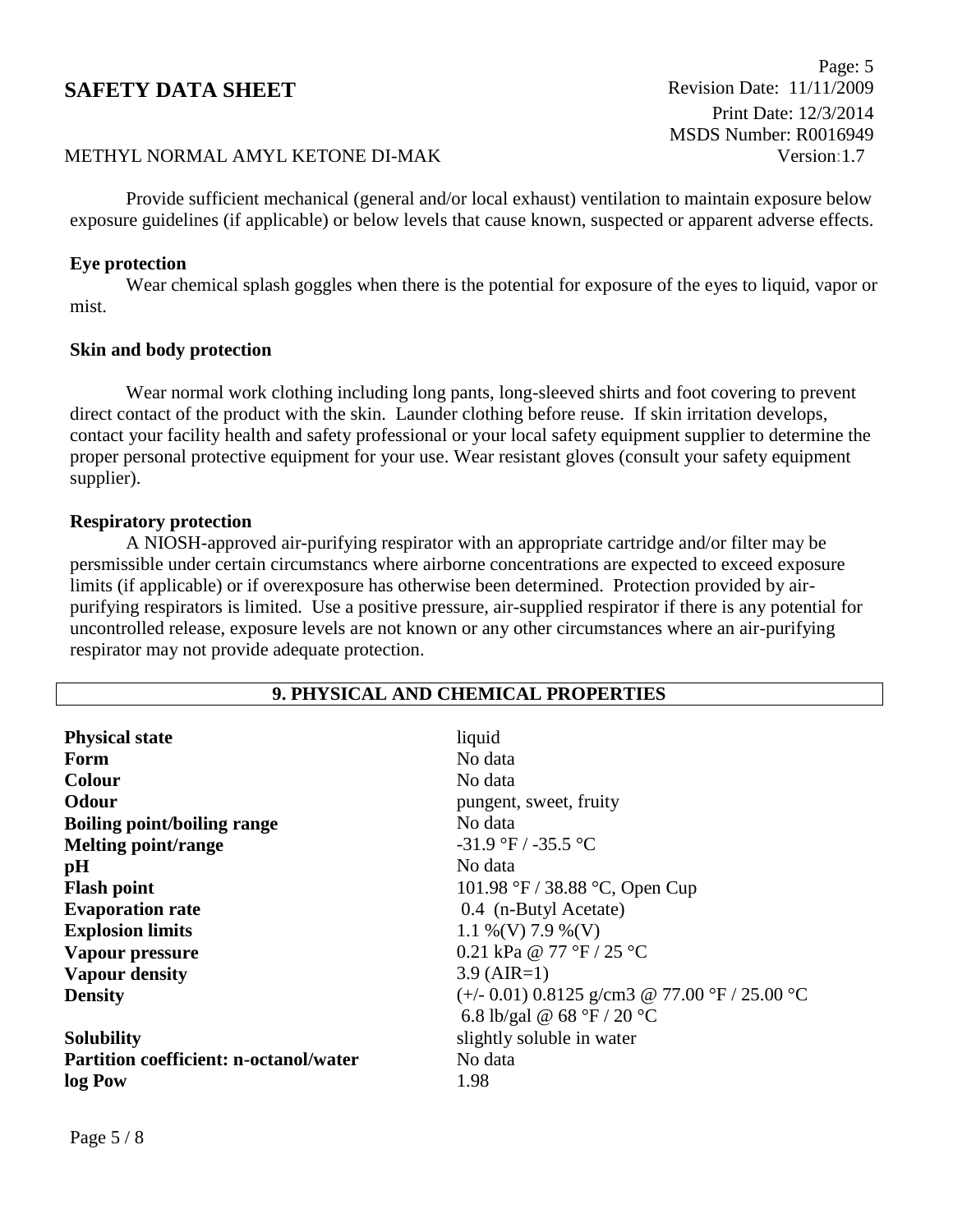Page: 6 Print Date: 12/3/2014 MSDS Number: R0016949

# METHYL NORMAL AMYL KETONE DI-MAK Version:1.7

**Autoignition temperature** 740 °F / 393 °C

# **10. STABILITY AND REACTIVITY**

**Stability**

Stable.

**Conditions to avoid**

Avoid contact with:

## **Incompatible products**

Avoid contact with:, Strong oxidizing agents

## **Hazardous decomposition products**

carbon dioxide and carbon monoxide

#### **Hazardous reactions**

Product will not undergo hazardous polymerization.

**Thermal decomposition**

No data

## **11. TOXICOLOGICAL INFORMATION**

**12. ECOLOGICAL INFORMATION**

#### **Acute oral toxicity** METHYL NORMAL AMYL KETONE LD 50 Rat: 1,670 mg/kg

**Acute inhalation toxicity** METHYL NORMAL AMYL KETONE LC Lo Rat: 4000 ppm, 4 h

**Acute dermal toxicity**

METHYL NORMAL AMYL KETONE LD 50 Rabbit: 13,000 mg/kg

#### **Aquatic toxicity**

**Acute and Prolonged Toxicity to Fish** No data

**Acute Toxicity to Aquatic Invertebrates** No data **Environmental fate and pathways**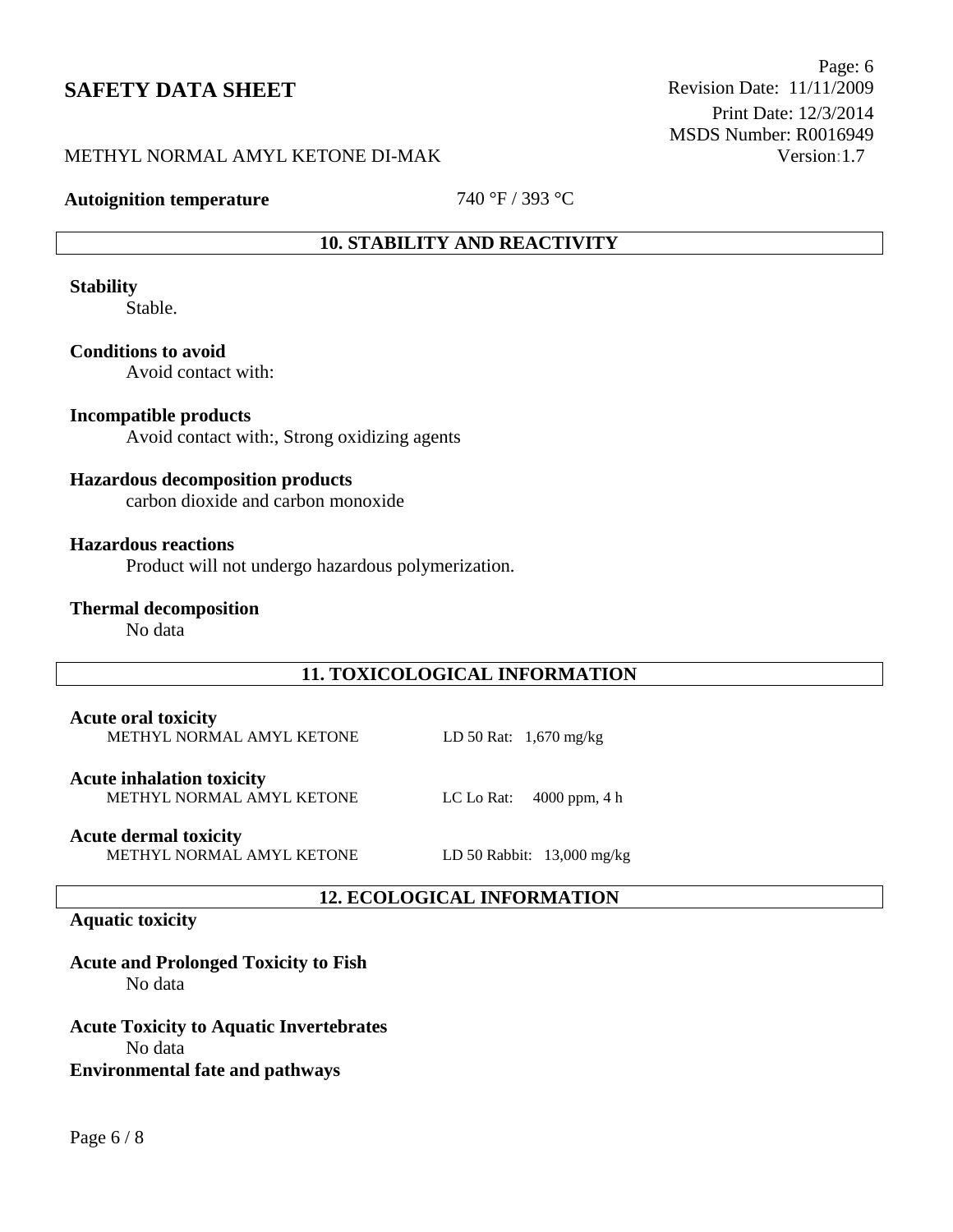# METHYL NORMAL AMYL KETONE DI-MAK Version:1.7

No data

## **13. DISPOSAL CONSIDERATIONS**

### **Waste disposal methods**

Dispose of in accordance with all applicable local, state and federal regulations.

## **14. TRANSPORT INFORMATION**

### **IMDG**:

UN1110, AMYL METHYL KETONE (METHYL NORMAL AMYL KETONE, ) 3, III **IATA\_P**:

UN1110, n-Amyl methyl ketone (METHYL NORMAL AMYL KETONE, ) 3, III **IATA\_C**:

UN1110, n-Amyl methyl ketone (METHYL NORMAL AMYL KETONE, ) 3, III **CFR\_ROAD**:

UN1110, n-Amyl methyl ketone (METHYL NORMAL AMYL KETONE, ) 3, III **CFR\_RAIL**:

UN1110, n-Amyl methyl ketone (METHYL NORMAL AMYL KETONE, ) 3, III **CFR\_INWTR**:

UN1110, n-Amyl methyl ketone (METHYL NORMAL AMYL KETONE, ) 3, III **IMDG\_ROAD**:

UN1110, AMYL METHYL KETONE (METHYL NORMAL AMYL KETONE, ) 3, III **IMDG\_RAIL**:

UN1110, AMYL METHYL KETONE (METHYL NORMAL AMYL KETONE, ) 3, III

Dangerous goods descriptions (if indicated above) may not reflect quantity, end-use or region-specific exceptions that can be applied. Consult shipping documents for descriptions that are specific to the shipment.

# **15. REGULATORY INFORMATION**

## **California Prop. 65**

This product does not contain any chemicals known to the State of California to cause cancer, birth, or any other reproductive defects.

**SARA Hazard Classification** Fire Hazard Acute Health Hazard

**New Jersey RTK Label Information** METHYL NORMAL AMYL KETONE 110-43-0 **Pennsylvania RTK Label Information**